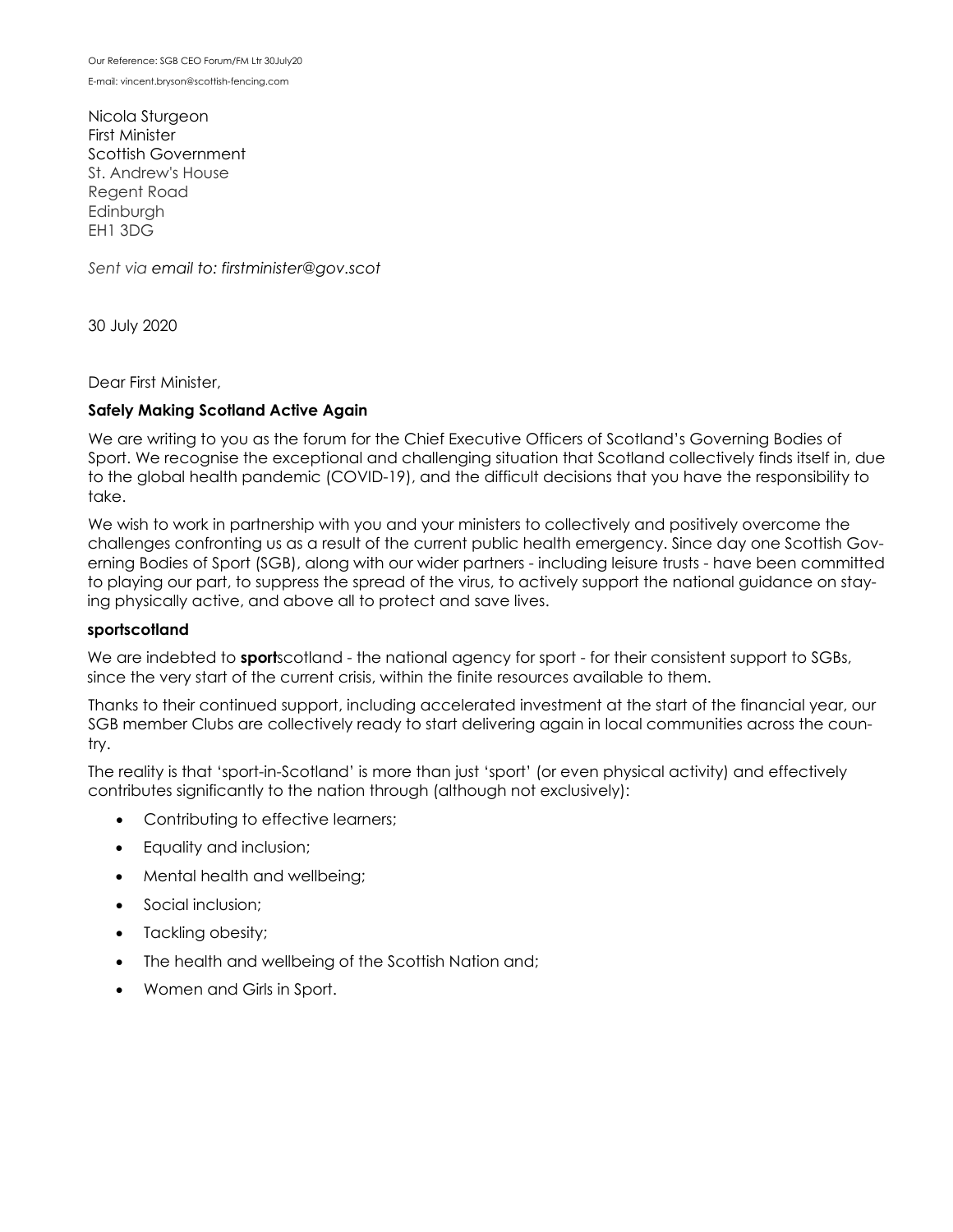E-mail: vincent.bryson@scottish-fencing.com

#### **Sport and Leisure Facilities**

But for all of Scotland's sporting community - which in terms of the membership of all our clubs extends to around one million of our fellow citizens - none of this contribution can be achieved without access to sporting/leisure facilities, the vast majority of these within Scotland being Local Authority managed.

Without access to facilities – both indoor and outdoor, wet and dry – our member Clubs cannot function and cannot contribute to the recovery that the whole of Scotland so desperately wants and needs. Indeed the harsh reality is that without access to facilities soon, many clubs across many sports may not return at all. If this were to happen it would represent a great loss to the fabric of Scottish society.

Facility operators across the spectrum (public, private and education) have lost significant revenue in recent months and with physical distancing here for the foreseeable future, there is a growing concern that even if facilities are able to open, our clubs will not be able to access sufficient facilities to be operationally or financially viable.

The SGBs are committed to ensuring that sport is delivered in a safe environment in line with the latest public health guidance. We want to continue playing our part in this recovery but with no route map in place for the re-opening of venues there is a risk that:

- Clubs will close as a result, jobs will be lost;
- People will disengage from sport and physical activity;
- The health of the nation whether physical or mental will be negatively impacted;
- The leadership in sport will be affected as the work of SGBs and our strategic partners will no longer be viable – thereby undoing all the positive societal impact made over the last few years;
- The community support element of these facilities and the role clubs play in achieving the Active Scotland outcomes will cease.

### **Performance Sport**

There is also a symbiotic relationship between grassroots sport and our performance athletes. Our performance athletes are the role models to inspire young people to participate in sport and showcase Scotland internationally. They in turn have all been nurtured in a flourishing grassroots sports environment here in Scotland. Local Authority/Trust facilities represent the bedrock on which the majority of Scotland's competitive performances on the Commonwealth, European, World and Olympic/Paralympic stage have been built.

The majority of Scottish athletes with aspirations to compete successfully at the re-scheduled Tokyo 2020 Olympic & Paralympic Games and also the forthcoming Birmingham 2022 Commonwealth Games will be reliant on the early and sustained access to facilities under Local Authority/Trust management.

### **Request for Support**

We would therefore request that the Scottish Government gives serious consideration to the early public announcement of:

- An indicative date for the return of Local Authority sport/leisure provision and;
- Confirmation of additional financial support ring-fenced and directly to leisure trusts, to ensure facilities are able to operate in a socially distanced environment and deliver the sporting and physical opportunities critical to the continued social and economic recovery from the virus within Scotland.